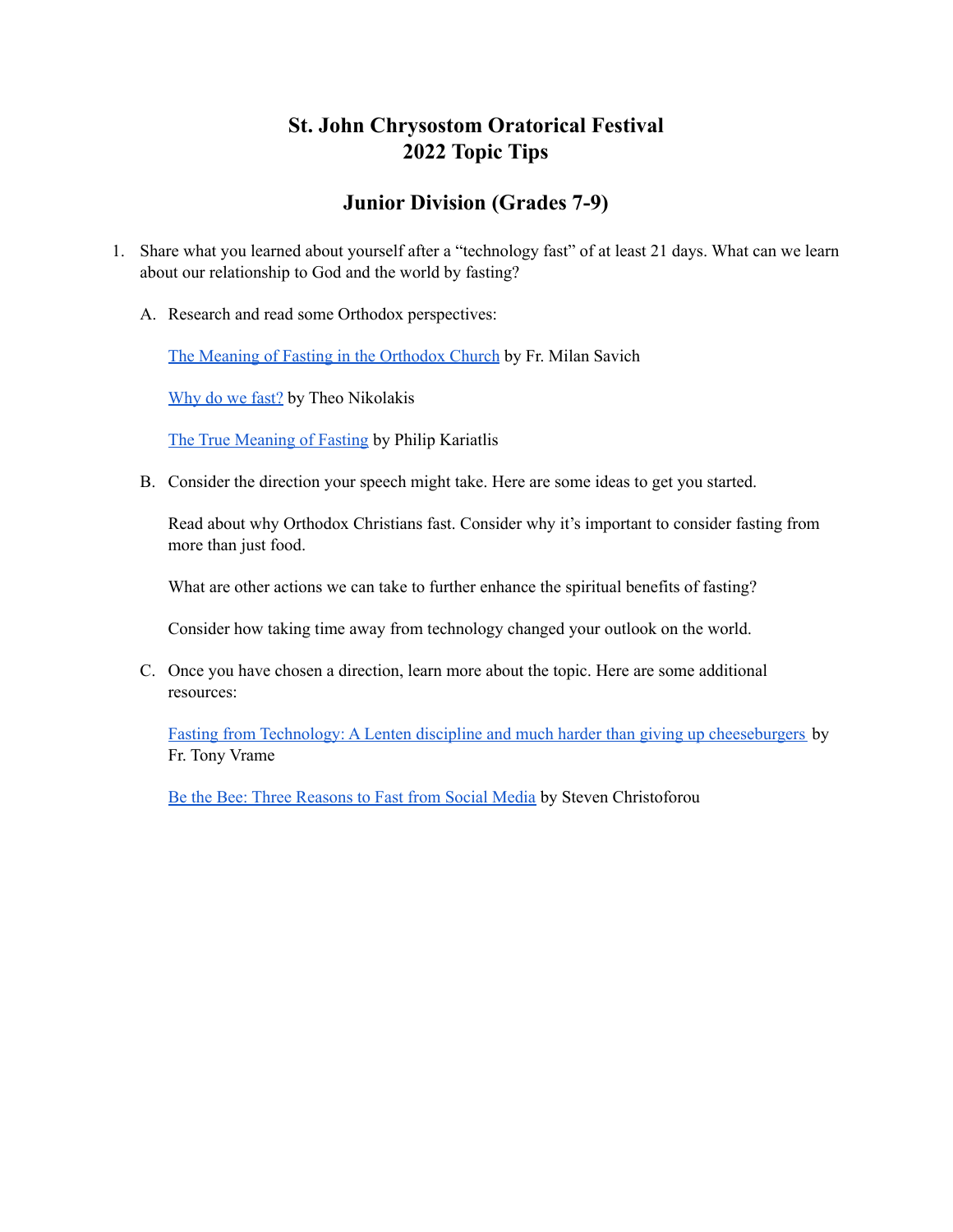- 2. In our personal prayer and liturgy, we usually make requests of God. Discuss why we make these petitions and how God fulfills them.
	- A. Research and read some Orthodox perspectives:

Beginning to Pray by Anthony Bloom.

A Beginner's Guide to Prayer: The Orthodox Way to Grow Closer to God by Michael Keiser.

B. Consider the direction your speech might take. Here are some ideas to get you started.

Consider how we should pray and why we should continue to pray -- even when it may seem that our prayers go unanswered.

Read the petitions in the Divine Liturgy. Talk about the importance of the various requests we make and why we make them. Consider how and why the Greek Orthodox Church in America added a petition about COVID to the list of petitions the community has been saying for over 1000 years.

Consider the difference between community prayer and individual prayer. Are both equally important? What's the unique value of each?

C. Once you have chosen a direction, learn more about the topic. Here are some additional resources:

Trusting the gifts of [unanswered](https://myocn.net/trusting-the-gifts-of-unanswered-prayers/) prayers by Edna King

[Learning](http://www.st-marymagdalene.org/parish-blog/2020/1/28/learning-to-never-expect-an-answer-to-our-prayers) to never expect an answer to our prayers by Fr. Gabriel Bilas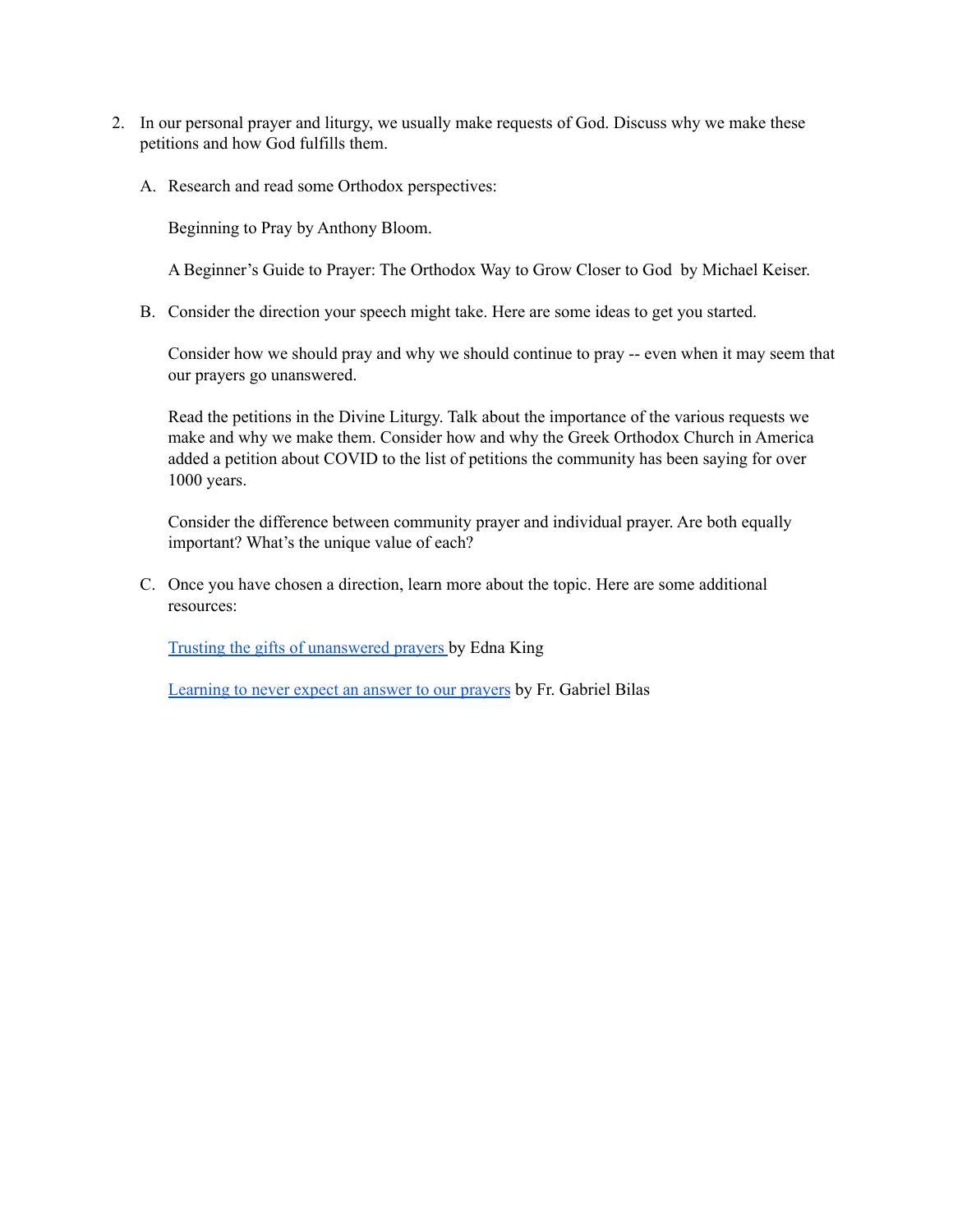- 3. Choose a saint whose life has been important to you or your family. Discuss what you find most inspiring about this saint and what others can learn from how they lived their life.
	- A. Research and read some Orthodox perspectives:

The Saints of the [Orthodox](https://www.goarch.org/-/the-saints-of-the-orthodox-church) Church published by the Greek Orthodox Archdiocese of America.

Orthodox Saints by Fr. George Poulos (published in 4 volumes)

B. Consider the direction your speech might take. Here are some ideas to get you started.

In our Orthodox tradition, some saints are commonly called upon by people suffering with certain ailments or are special to a particular part of Greece. Research and talk about a saint that is particularly important to a community or need that is meaningful to you. Be sure to demonstrate in your speech that you have conducted research.

Research the saint that your home parish is named after. Find out why that saint was selected by the founders of the Church. Read about their life and research how the saint has impacted people in your community and in other communities.

C. Once you have chosen a direction, learn more about the topic. Here are some additional resources:

[Praying](https://www.saintbarbara.org/growing_in_christ/praying_to_the_saints) to the Saints published by St. Barbara Church in Orange, Connecticut - includes a list of Saints who are often venerated for certain ailments or concerns.

Lives of the [Saints](https://www.oca.org/saints/lives) published by the Orthodox Church in America. - includes some basic information about many saints in a searchable directory. You will need to do deeper research once you have selected the saint you want to focus on.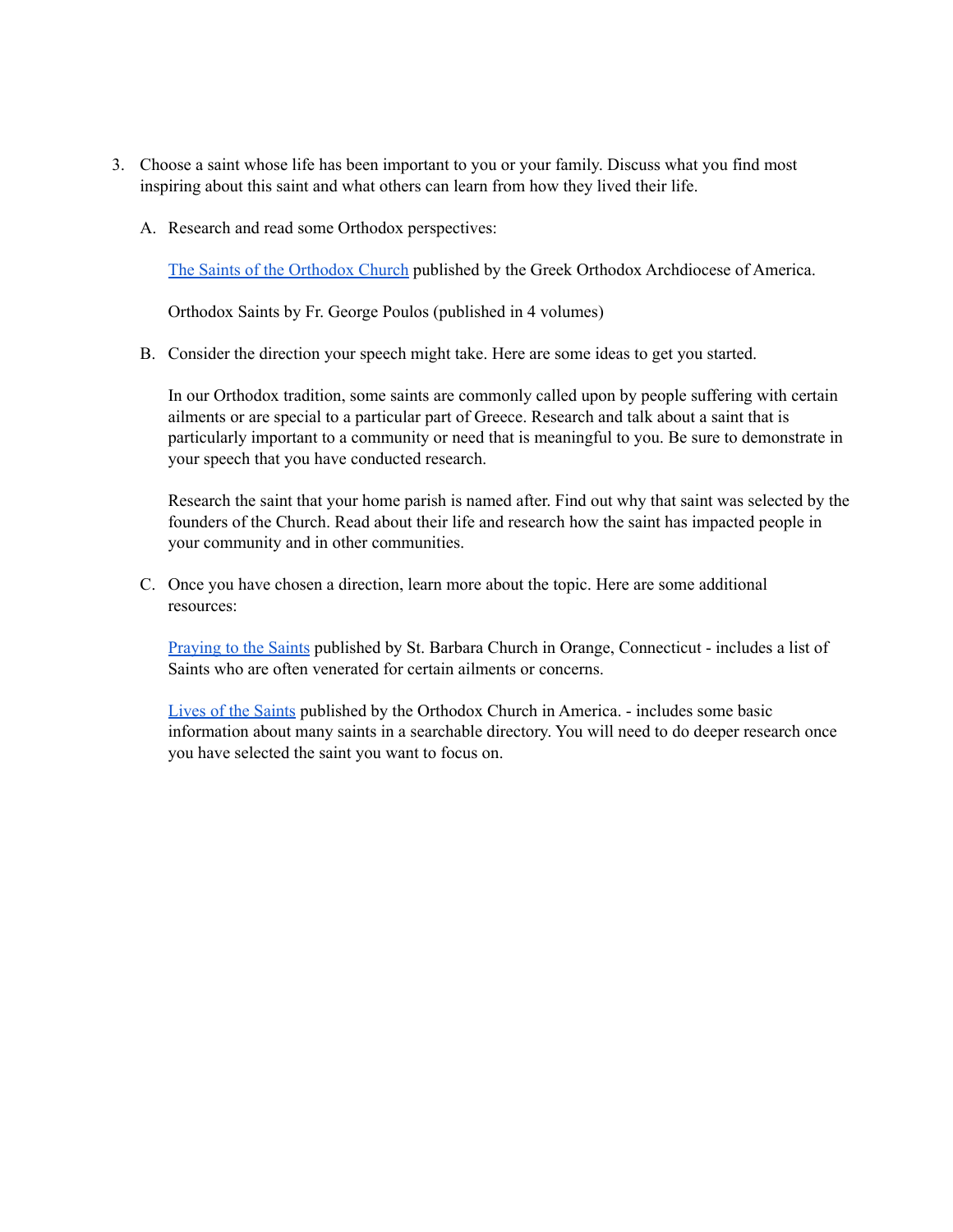- 4. Discuss how you would share your Orthodox Christian faith with a visitor to your parish.
	- A. Research and read some Orthodox perspectives:

The Orthodox Church by Metropolitan Kallistos Ware

Introducing the Orthodox Church: Its Faith and Life by Anthony M. Coniaris

Know the Faith: A Handbook for Orthodox Christians and Inquirers by Michael Shanbour

B. Consider the direction your speech might take. Here are some ideas to get you started.

Study the Nicene Creed which outlines what we as Orthodox Christians believe. Consider how to explain what we believe about God to your friends.

Consider and discuss some of the ways that we actively participate in church throughout our lives - through our baptisms and chrismations, through active participation in the Liturgy on Sundays, through the act of confession, through the sacrament of marriage, by praying for and remembering those who have fallen asleep in the Lord, and more.

Attend a service at a non-Orthodox Christian church. Then think about what makes our Church and our Liturgies different -- for example, the iconography, the hymns and prayers, the importance of the Theotokos in our worship, the way all of our senses are engaged -- and research why these things are significant.

C. Once you have chosen a direction, learn more about the topic. Here are some additional resources:

The Nicene Creed for Young People by Anthony M. Coniaris

[Understanding](https://www.goarch.org/-/the-sacraments) the Sacraments of the Orthodox Church by Rev. Fr. Thomas Fitzgerald

The Five Senses in [Worship](https://blogs.depaul.edu/dmm/2013/01/22/the-five-senses-in-worship/) by Penelope Antonopoulos

The [Functions](http://orthodoxinfo.com/general/icon_function.aspx) of Icons by Dr. Constantine Cavarnos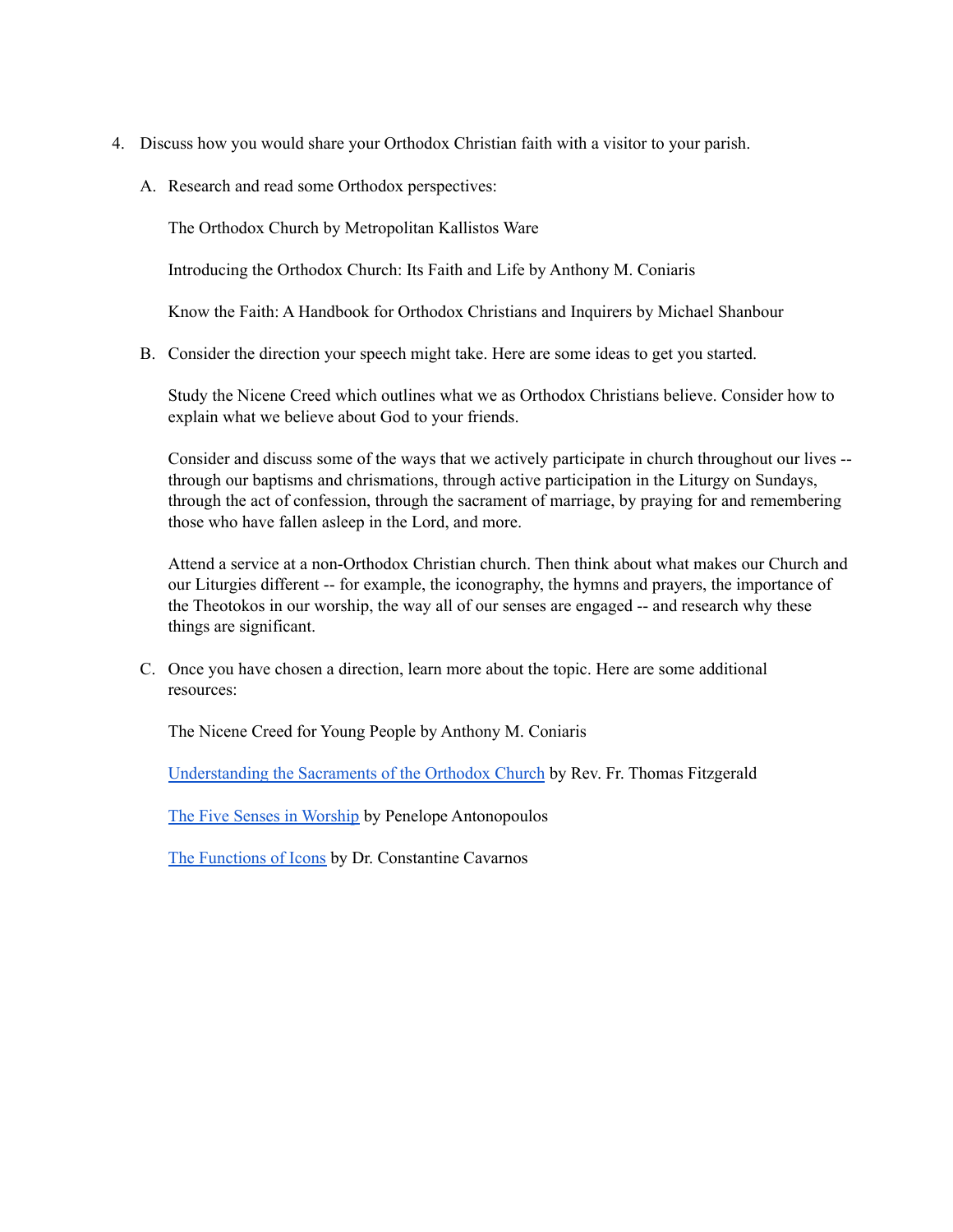- 5. Discuss your favorite Church service of the year and why it is meaningful to you.
	- A. Research and read some Orthodox perspectives:

Orthodox Lent, Holy Week and Easter: Liturgical Texts with Commentary by Hugh Wybrew

Holy Week Service Book

[Celebrating](https://www.goarch.org/-/celebrating-the-nativity-as-a-family) the Nativity as a Family published by the Greek Orthodox Archdiocese of America

B. Consider the direction your speech might take. Here are some ideas to get you started.

Pick your favorite Church holiday and describe your personal experience being part of the celebration. Conduct research (read the hymns and prayers, read the sermons that St. John Chrysostom or other Church Fathers delivered on some of these feast days). Talk about the significance of what we are celebrating on that day.

Consider whether the feast-day of your parish is a particularly special event for your community. Read the hymns and prayers dedicated to the saint that are part of the service and talk both about your personal experiences and your reflections on what you read and researched.

Is your favorite Church service the Liturgy we celebrate every Sunday? Why? Consider how important this service must be, since we have celebrated essentially the same service every week for the past 1000+ years in Orthodox Churches around the world.

C. Once you have chosen a direction, learn more about the topic. Here are some additional resources:

The Major Feasts of the [Orthodox](https://www.goarch.org/-/the-major-feasts-of-the-church) Church published by the Greek Orthodox Archdiocese of America - Dr. Lewis Patsavos, Ph.D.

Holy [Week](https://www.goarch.org/holyweek) published by the Greek Orthodox Archdiocese of America

An [Explanation](https://holytrinitynr.org/online-resources/about-holy-week-services) of the Holy Week Services by Rev. Demetrios George Kalaris

Be the Bee: The Wonder of [Christmas](https://www.goarch.org/-/the-wonder-of-christmas) by Stephen Christoforou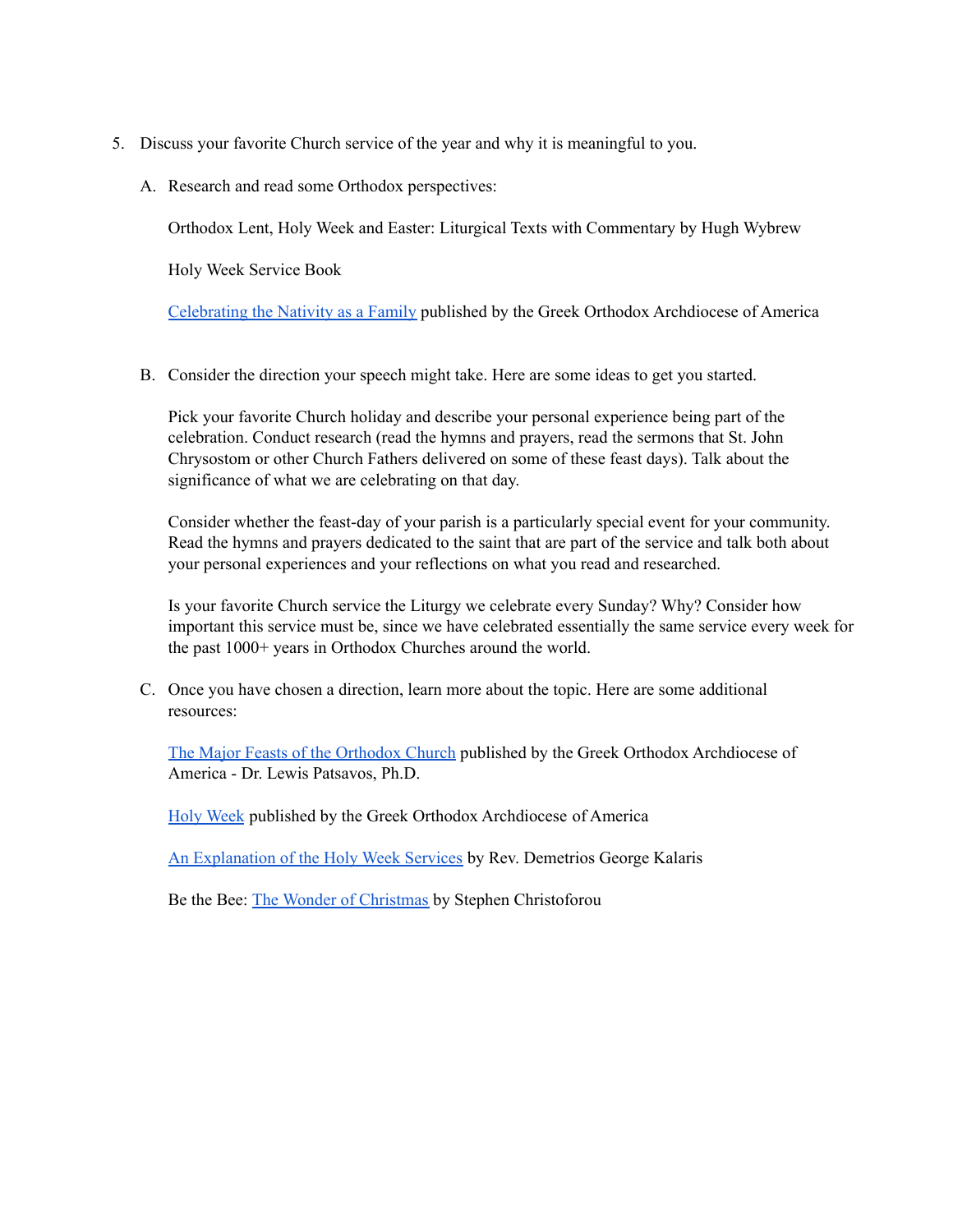## **Senior Division (Grades 10-12)**

- 1. Discuss the significance of Orthodox iconography (historically, symbolically and/or artistically) and how icons enhance our worship.
	- A. Research and read some Orthodox perspectives:

[Venerating](https://www.goarch.org/-/venerating-icons) Icons by by Steven Christoforou

Icons (PRAXIS [Magazine](https://www.goarch.org/-/praxis-2011-volume-11-issue-1-icons?inheritRedirect=true) 11.1)

No [Graven](http://ww1.antiochian.org/content/no-graven-image-icons-and-their-proper-use) Image: Icons and Their Proper Use by Fr. Jack N. Sparks

B. Consider the direction your speech might take. Here are some ideas to get you started.

Consider how we should incorporate icons in our personal prayer life, as we do in our community prayer life (e.g., in Church). Consider the difference between treating icons as decoration and as a window into the spiritual world of Christ and the Saints who are with us.

Consider the Old Testament prohibitions concerning graven images (e.g. Exodus 20) and why our Church still allows for icons and their veneration.

Consider how icons connect us to the very reality they represent, and how our veneration of them becomes our veneration of their prototypes (e.g. Christ, the Panaghia, and the Saints). Consider how they make themselves present to us in the icons.

C. Once you have chosen a direction, learn more about the topic. Here are some additional resources:

St John of [Damascus](https://www.amazon.com/Treatises-Vladimirs-Seminary-Popular-Patristics/dp/0881412457/ref=sr_1_3?crid=1JACCOR2144QO&dchild=1&keywords=three+treatises+on+the+divine+images&qid=1635900969&sprefix=three+treatises+on+the+%2Caps%2C191&sr=8-3) - Three Treatises on the Divine Images

The Holy Icons: Doors to the Kingdom, in The Orthodox Church: An [Introduction](https://www.amazon.com/gp/product/B002M78EL6/ref=dbs_a_def_rwt_hsch_vapi_tkin_p1_i7) to its History, [Doctrine,](https://www.amazon.com/gp/product/B002M78EL6/ref=dbs_a_def_rwt_hsch_vapi_tkin_p1_i7) and Spiritual Culture by Fr. John McGuckin.

Orthodox [Iconography](https://www.amazon.com/Orthodox-Iconography-Constantine-Cavarnos/dp/0914744372) by Constantine Cavarnos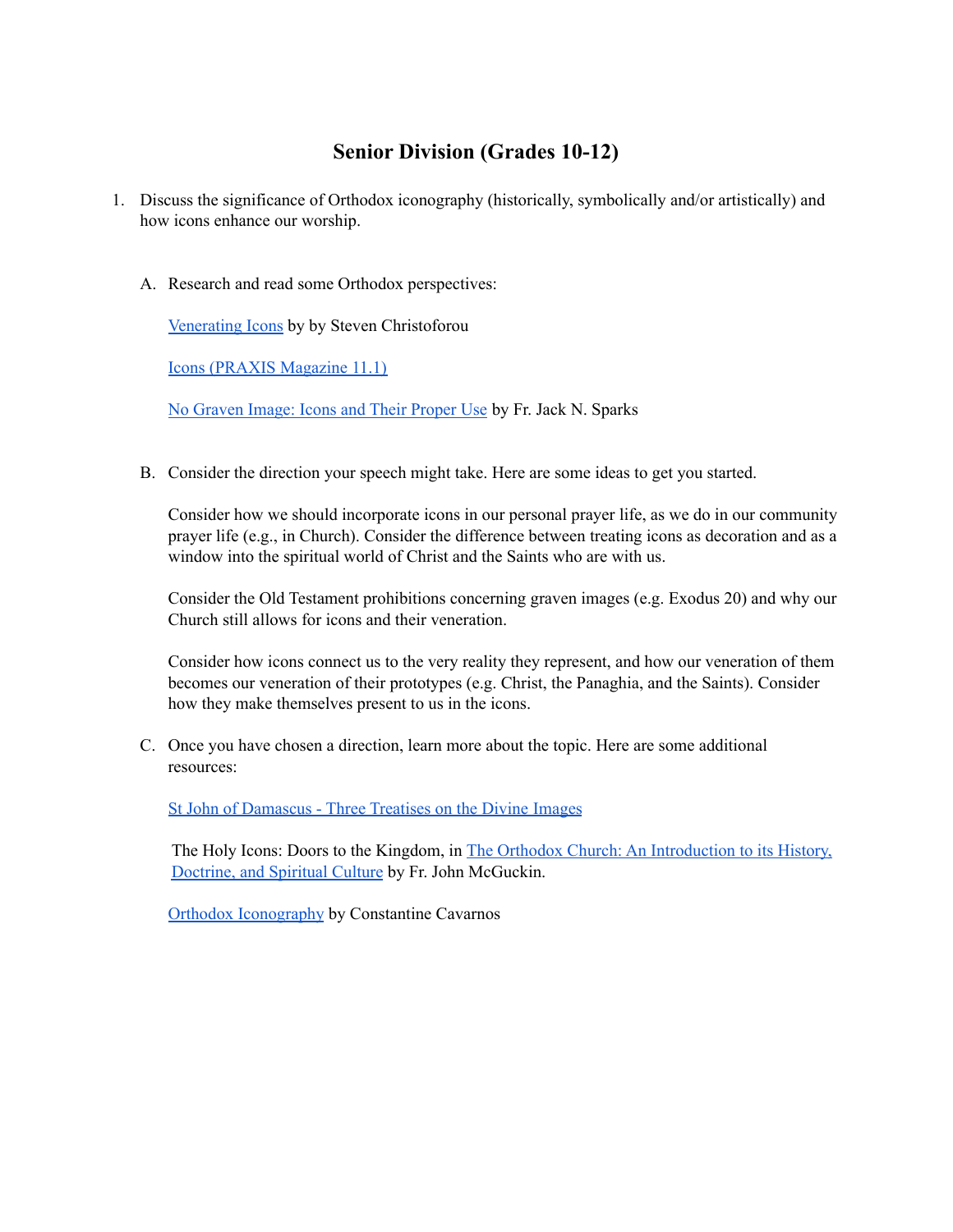- 2. From the earliest days, Christian worship has been community-based, not only solitary, and Christians formed communities where the members learned from and took care of one another. Why is it important to be part of a Church community, and how is this relevant today?
	- A. Research and read some Orthodox perspectives:

[Heaven](https://orthodoxmarketplace.com/heaven-on-earth-the-divine-liturgy-zine-student/) on Earth: The Divine Liturgy by Tom Papagiannis

Why Church [Matters](https://www.youtube.com/watch?v=T-4aG3h5i5Y) by Steven Christoforou

Of Your [Mystical](https://orthodoxmarketplace.com/of-your-mystical-supper-eucharist-zine-student/) Supper by Michael Haldas

B. Consider the direction your speech might take. Here are some ideas to get you started.

Consider the expressions (e.g., the Eucharist and the other sacraments, the services, etc.) and characteristics (prayer, teachings, ceremonies, gestures, processions, etc.) of community prayer and explain why they are beneficial.

Discuss how God speaks to us in the Liturgy and how we respond; how He gives Himself to us in the Eucharist, and what that effects in us as the Body of Christ. Consider how that is different from personal, individual prayer.

Consider ways in which we, as the Church, fulfill the prayer (in the Liturgy of St John Chrysostom) that we may "commit ourselves and one another and our whole life to Christ our God." Consider how being part of a Church community provides opportunities to serve God through your actions.

C. Once you have chosen a direction, learn more about the topic. Here are some additional resources:

Orthodox Worship: A Living Continuity with the [Synagogue,](https://www.amazon.com/Orthodox-Worship-Living-Continuity-Synagogue/dp/1944967540/ref=pd_lpo_1?pd_rd_i=1944967540&psc=1) the Temple, and the Early Church by Benjamin Williams & Harold Anstall

Faith and Worship in The Orthodox Church: An [Introduction](https://www.amazon.com/Orthodox-Church-Introduction-Eastern-Christianity-ebook/dp/B002XHNNHA/ref=sr_1_3?crid=7K6AZSVH4RAH&dchild=1&keywords=the+orthodox+church+by+kallistos+ware&qid=1635907146&s=books&sprefix=orthodox+church+kallist%2Cstripbooks%2C78&sr=1-3) to Eastern Christianity by Met. Kallistos Ware

[Introducing](https://www.amazon.com/Introducing-Orthodox-Church-Faith-Life/dp/1933654082) the Orthodox Church: Its Faith And Life by Anthony M. Coniaris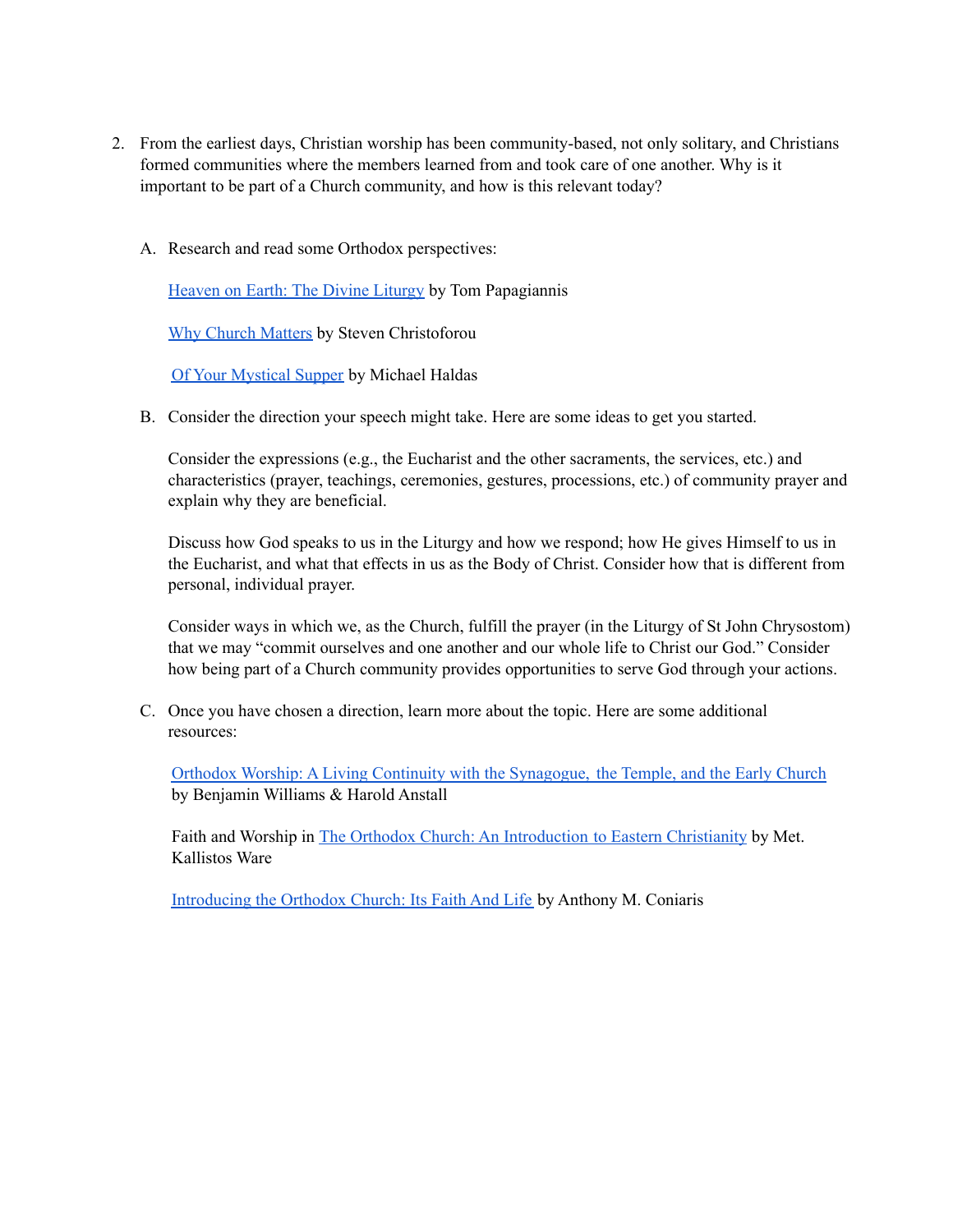- 3. The Orthodox faithful pray to the saints for physical healing and we have examples of saints like Cosmas and Damian who were doctors. What does this teach us about the Orthodox perspective on faith, health, and medicine?
	- A. Research and read some Orthodox perspectives:

Doctors and [Medicine](https://www.ancientfaith.com/podcasts/hopko/doctors_and_medicine) by Fr. Thomas Hopko

For the Health of Body and Soul: An Eastern Orthodox [Introduction](https://www.goarch.org/-/for-the-health-of-body-and-soul-an-eastern-orthodox-introduction-to-bioethics) to Bioethics by Rev. Dr. Stanley S. Harakas

COVID and the [Vaccines](https://www.ancientfaith.com/podcasts/sost/covid_and_the_vaccines?fbclid=IwAR2JywDB5fD3TIUtXD1ucsrd5jWITzkpFiVVlWjlfl-Nsxi1JgGxLg60Hqw), interview with Dr. Ryan Sampson Nash, MD, MA

Inspirational text: Book of Sirach [38:1-23](https://www.biblegateway.com/passage/?search=Sirach+38&version=NRSV)

B. Consider the direction your speech might take. Here are some ideas to get you started.

Discuss the contemporary debates within Orthodoxy regarding the use of vaccines during the Covid-19 pandemic. What has the Church, through our hierarchs, affirmed, and what is the theological and anthropological basis for it?

Consider how prayer and faith cooperate with medical science for healing.

Consider some of the bioethical challenges of modern healthcare and how our faith might teach us to navigate difficult questions.

C. Once you have chosen a direction, learn more about the topic. Here are some additional resources:

Health and Medicine in the Eastern Orthodox Tradition: Faith Liturgy and [Wholeness](https://www.amazon.com/Health-Medicine-Eastern-Orthodox-Tradition/dp/082450934X) by Rev. Dr. Stanley S. Harakas

Stages on Life's Way: [Orthodox](https://www.amazon.com/gp/product/B0084FS04Q/ref=dbs_a_def_rwt_hsch_vapi_tkin_p1_i1) Thinking on Bioethics by Fr. John Breck

Statement Regarding Developments in Medicine: COVID-19 Vaccines & [Immunizations](https://www.goarch.org/-/vaccine-statement?inheritRedirect=true)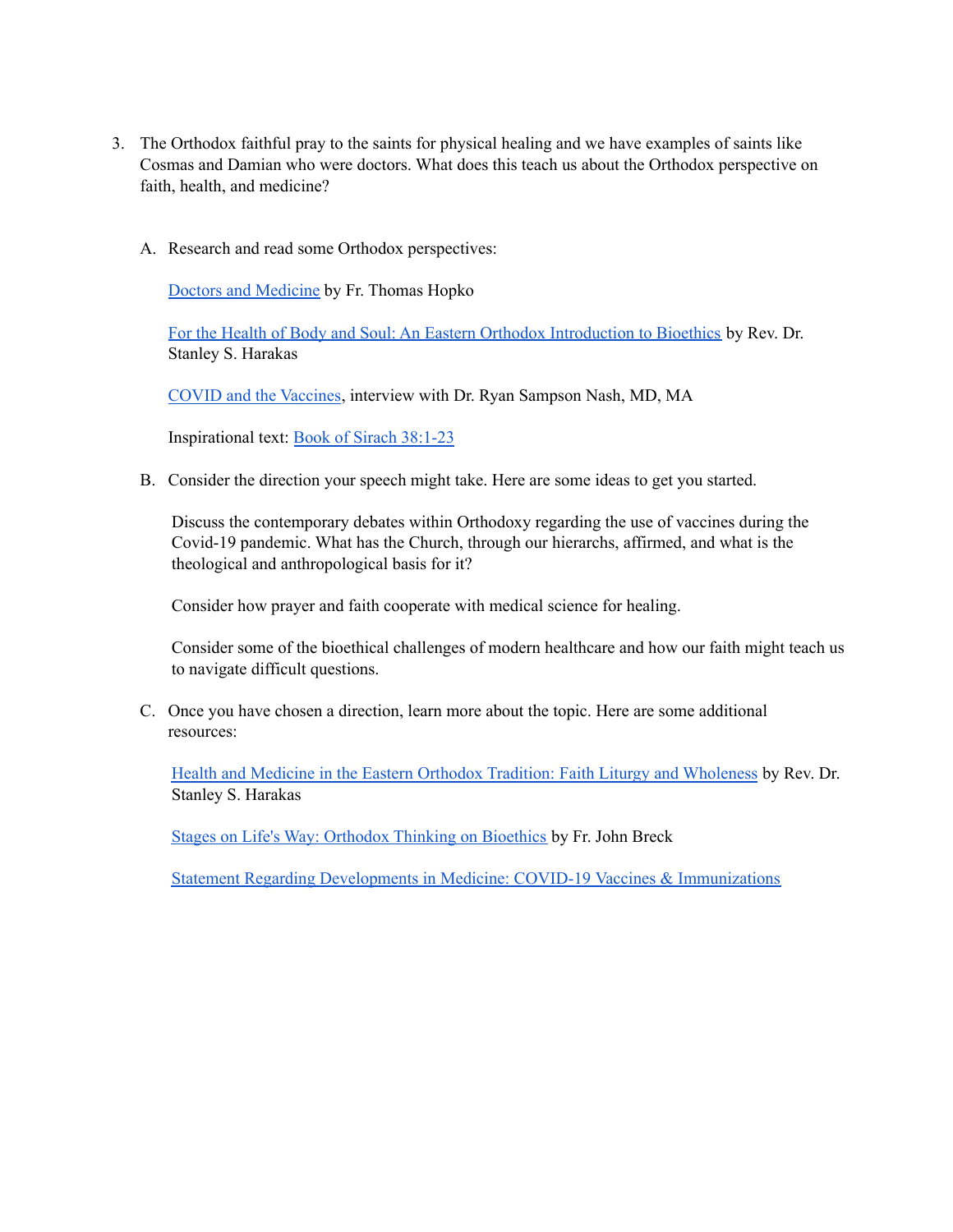- 4. Discuss ways that a young person can respond to God's call to love God with heart, soul, mind, and strength and one's neighbor as oneself (see Luke 10:27).
	- A. Research and read some Orthodox perspectives:

Does God [Have](https://www.faithandsafety.org/web/greek-orthodox-archdiocese-of-america/-/be-the-bee-146-does-god-have-a-plan-for-you-w-anna-karos-?inheritRedirect=true) a Plan for You? by Steven Christoforou

Finding One's [Vocation](https://www.oca.org/parish-ministry/theology/finding-ones-vocation-in-life) in Life by Fr. Thomas Hopko

[Vocations](http://ww1.antiochian.org/vocations-are-gifts-god) Are Gifts from God by His Grace Bishop John

B. Consider the direction your speech might take. Here are some ideas to get you started.

Discuss what is the meaning of Jesus' words, "You shall love the Lord your God with all your heart, with all your soul, and with all your mind" and "You shall love your neighbor as yourself." How does that apply to different callings in life?

Consider how a calling to serve God in ecclesiastical ministry (ordained or lay ministry) and a calling to secular professions can both equally fulfill the commandment to love the Lord and neighbor, considering one's personal path; and what would either path require for the fulfillment of the commandment?

Consider the relationship between God's calling and one's gifts, abilities and desires. How do they intersect? How does one discern God's calling? How does our free will interact with God's love and calling for us?

C. Once you have chosen a direction, learn more about the topic. Here are some additional resources:

Christ At Work: Orthodox Christan [Perspectives](https://www.amazon.com/Christ-At-Work-Orthodox-Perspectives/dp/1885652879/ref=sr_1_1?ie=UTF8&qid=1513700173&sr=8) on Vocation by Ann Mitsakos Bezzerides

Eastern Orthodox Christianity and American Higher Education: [Theological,](https://www.amazon.com/Eastern-Orthodox-Christianity-American-Education/dp/0268101264/ref=sr_1_1?s=books&ie=UTF8&qid=1513700213&sr=1) Historical, and [Contemporary](https://www.amazon.com/Eastern-Orthodox-Christianity-American-Education/dp/0268101264/ref=sr_1_1?s=books&ie=UTF8&qid=1513700213&sr=1) Reflections by Ann Mitsakos Bezzerides

Eastern [Orthodoxy](http://www.hchc.edu/assets/files/OVM/EasternOrthodoxy&ChristianVocation.pdf) and Christian Vocation by Ann Mitsakos Bezzerides